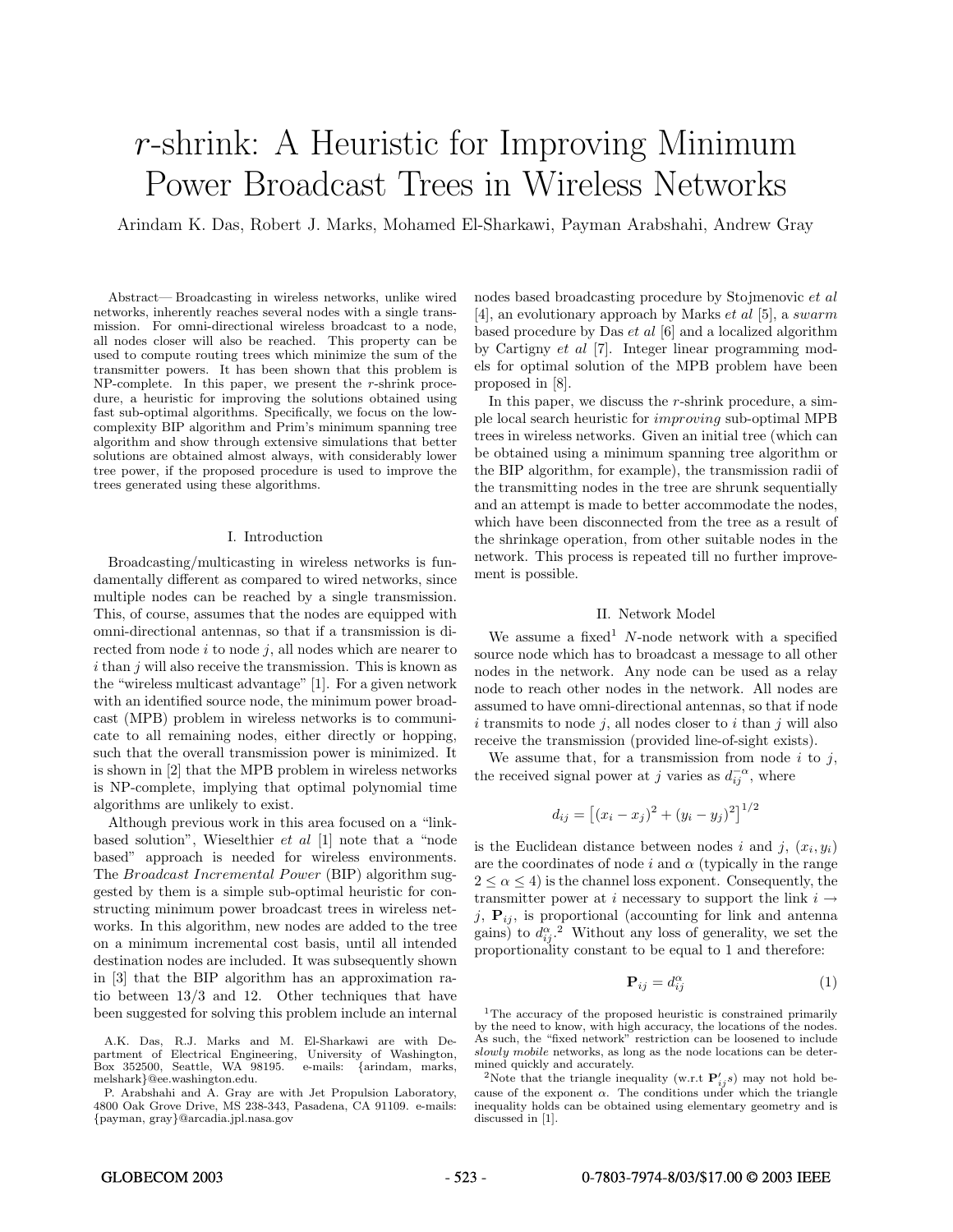

Fig. 1. Example digraph.  $\bullet$   $ch(F) = \{G, H\}$ .  $\bullet$   $pa(F) = \{D, E\}$ . •  $de(D) = \{F, G, H\}$ . •  $nd(D) = \{A, B, C, E\}$ .

The power matrix of a network, **P**, is defined to be an  $N \times N$  symmetric matrix whose  $(i, j)$ th element,  $\mathbf{P}_{ij}$ , represents the power required to support the link  $i \rightarrow j$ . We do not assume any constraint on maximum transmitter power. However, the algorithm we discuss in this paper can be extended straightforwardly to the case where this assumption does not hold by redefining the power matrix such that  $\mathbf{P}_{ij} = \infty$  if  $d_{ij}^{\alpha} > Y_i^{max}$ , where  $Y_i^{max}$  is the maximum allowable transmitter power of node i.

Finally, we assume that power expenditures due to signal reception and processing are negligible (as in [1]) and therefore the total cost of a broadcast tree is equal to the sum of the node transmitter powers.

#### III. Some Definitions

Given a directed graph (digraph)  $G = (\mathcal{V}, \mathcal{E})$ , where  $\mathcal{V} =$  $\{V_1, V_2, \cdots V_N\}$  is a set of nodes and  $\mathcal{E} = \{(V_i, V_j); i \neq j\}$ is a set of directed edges:

• The **parents** of a node i, denoted by  $pa(i)$ , is the set of nodes that are directed to it. If node  $i$  is a parent of node i, then i is a **child** of j (denoted by  $ch(j)$ ). Thus:

$$
j \in pa(i) \Longleftrightarrow i \in ch(j)
$$

For example, referring to Figure 1,  $pa(F) = \{D, E\}$ and  $ch(F) = \{G, H\}.$ 

- A **path** between two nodes i and j (denoted by  $i \mapsto$ j) is a sequence  $i, \alpha_0, \alpha_1, \cdots, \alpha_n, j$  of distinct nodes such that  $(\alpha_{k-1}, \alpha_k) \in E$ , for all k. In Figure 1,  $B, D, F, H >$  is a path between nodes B and H.  $\langle H, F, D, B \rangle$ , however, is not a path between nodes H and B.
- The **descendants** of a node  $i$ , denoted by  $de(i)$ , is defined as the set of nodes  $\{j\}$ , such that there is a path from i to all nodes in  $\{j\}$ . Thus:

$$
de(i) \stackrel{\triangle}{=} \{j : i \mapsto j \text{ but not } j \mapsto i\}
$$

The **non** − **descendants** of a node i, denoted by  $nd(i)$ , is defined as:

$$
nd(i) \stackrel{\triangle}{=} V \setminus \{i \bigcup de(i)\}
$$

In Figure 1,  $de(D) = {F, G, H}$  and  $nd(D) =$  ${A, B, C, E}.$ 

- The **indegree** of a node i, denoted by  $d_{in}(i)$ , is defined as the number of edges incident to it. Similarly, the **outdegree** of a node i, denoted by  $d_{out}(i)$ , is defined as the number of edges directed away from it. In Figure 1,  $d_{in}(D) = 2$  and  $d_{out}(D) = 1$ .
- In the context of this paper, a node is defined to be a **leaf node** if its indegree is 1 and outdegree is 0. For example, nodes  $G$  and  $H$  are leaves in Figure 1.

IV. Constructing a digraph from an initial tree

In this section, we explain how to construct a digraph, given a wireless broadcast tree. First, we define the following sets:

$$
k = \text{transmission step number}
$$

$$
\mathbf{NA}^{(k)} = \text{set of all nodes reached in transmission}
$$
  
step  $k \left( \mathbf{NA}^{(0)} = [\text{source}] \right)$ 

 $NN^{(k)}$  = set of new nodes reached in transmission step k  $(NN^{(0)} =$  [source])

$$
\mathbf{NA}^{(0:k)} = \text{set of all nodes reached till transmission}
$$
  
step  $k = \bigcup_{m=0}^{k} \mathbf{NA}^{(m)} = \bigcup_{m=0}^{k} \mathbf{NN}^{(m)}$ 

We define a tree to be *connected* if the kth ( $\forall k \geq 2$ ; for  $k = 1$ , the source is the transmitting node) transmitting node in the tree has been reached by any of the prior transmissions.

Consider the 6-node network in Figure 2, node 6 being the source.



Fig. 2. Example 6-node network. Node 6 is the source.

The power matrix of the network, for  $\alpha = 2$ , is:

$$
\mathbf{P} = \left[\begin{array}{ccccc} 0 & 8.51 & 2.79 & 9.51 & 14.92 & 10.73 \\ 8.51 & 0 & 18.80 & 19.02 & 0.93 & 5.75 \\ 2.79 & 18.80 & 0 & 5.29 & 27.18 & 14.51 \\ 9.51 & 19.02 & 5.29 & 0 & 24.48 & 6.74 \\ 14.92 & 0.93 & 27.18 & 24.48 & 0 & 6.85 \\ 10.73 & 5.75 & 14.51 & 6.74 & 6.85 & 0 \end{array}\right] (2)
$$

Assume that we are given the following broadcast tree, T.

$$
T = \{6 \to 4, 4 \to 1, 1 \to 5\} \tag{3}
$$

The nodes reached by the transmissions in  $T$  are shown in Table I. The second column in the table lists the {transmitting node, destination node} pairs in the broadcast tree.

# GLOBECOM 2003 - 524 - 0-7803-7974-8/03/\$17.00 © 2003 IEEE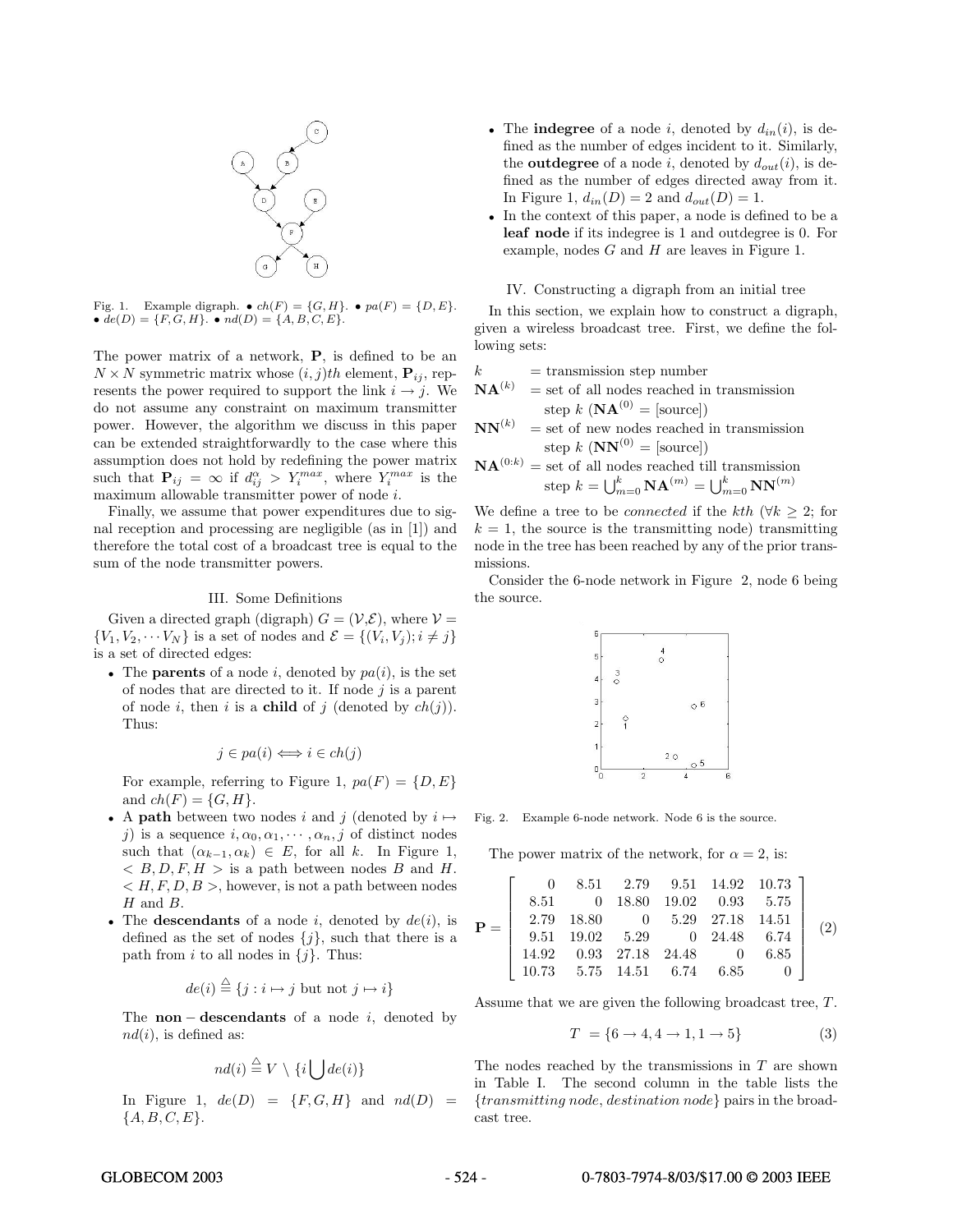| <b>TABLE I</b> |                                               |  |  |  |  |  |  |
|----------------|-----------------------------------------------|--|--|--|--|--|--|
|                | Nodes reached by the transmissions in $(3)$ . |  |  |  |  |  |  |

| k | đ. | $\mathbf{NA}^{(k)}$ | $\mathbf{NN}^{(k)}$ | $\mathbf{NA}^{(0:k)}$ |
|---|----|---------------------|---------------------|-----------------------|
|   |    |                     |                     |                       |
|   |    | 2.4                 | 2.4                 | 2,4,6                 |
|   |    | $1.3.6\,$           | $_{1.3}$            | 1,2,3,4,6             |
| 3 |    | 2,3,4,5,6           | 5                   | 2,3,4,5,6             |

A digraph corresponding to (3) is constructed using the  $NN^{(k)}$  entries in column (4) of Table I. From a graph theoretic viewpoint, using the  $NN^{(k)}$  entries in place of  $\mathbf{NA}^{(k)}$  corresponds to restricting the indegree of all nodes (other than the source, whose indegree is 0) to 1. Figure 3 shows the digraph corresponding to the tree in (3). Note that while node 4 is reached both by the transmissions  $6 \rightarrow 4$  and  $1 \rightarrow 5$ , it is shown as being connected to node 6 only in Figure 3. The solid lines indicate actual transmissions and the dotted lines indicate implicit transmissions. Node 2, for example, is reached implicitly by the (actual) transmission  $6 \rightarrow 4$ . The cost of the broadcast tree is defined as the sum of the costs of the actual transmissions in the digraph. For our example, it is  $P_{6,4} + P_{4,1} + P_{1,5} = 31.97$ .



Fig. 3. Digraph corresponding to the broadcast tree in (3). Dashed lines indicate implicit transmissions. For example, node 2 is reached implicitly by the transmission  $6 \rightarrow 4$ . Cost of the tree =  $P_{6,4}$  +  $P_{4,1} + P_{1,5} = 31.97$ 

With respect to the digraph in Figure 3, node 6 (the source) is said to be at *level* 0, nodes 2 and 4 at *level* 1, nodes 1 and 3 at level 2, and node 5 at level 3. Clearly, if the maximum level in a digraph so constructed is  $MAX$  LVL, all nodes at level  $l = MAX$  LVL will be leaf nodes. Conversely, the maximum level parent nodes in such a digraph can occupy is  $MAX$ <sub>LV</sub> $L - 1$ .

# V. The *r*-shrink algorithm:  $r = 1$

Given a transmission from node  $i$  to node  $j$ , with nodes  $\alpha_0, \alpha_1, \cdots$  and  $\alpha_k$  covered implicitly, let  $\{\alpha_0, \alpha_1, \cdots, \alpha_k,$  $j$ } be an ordering of the nodes with respect to their distance from i. That is,  $\alpha_0$  is closest to i,  $\alpha_1$  is second closest,  $\cdots$  and j is the farthest from i. For  $r = 1$ , the r-shrink operation applied to node  $i$  implies a reduction of its transmission power level (or, shrinkage of its transmission radius) by 1 notch, such that the farthest node now reached



Fig. 4. Illustrating the effect of applying the 1-shrink operation to node 4 in Figure 3. Since node 3 is the second farthest node from 4, the edge (4,3) is now represented as a solid line in the graph. Also, since node 1 is not reached by any of the other transmissions, it is disconnected from the graph as a result of an 1-shrink operation on node 4.

is  $\alpha_k$  instead of j. Similarly, for  $r = 2$ , the r-shrink operation implies a reduction of its transmission power level by 2 notches, such that the farthest node reached is  $\alpha_{k-1}$ . For example, applying the 1-shrink operation to node 4 in Figure 3 would result in it transmitting to node 3, leaving node 1 disconnected, as shown in Figure 4. Applying a 2-shrink operation on node 4 would leave nodes 1, 3 and 5 disconnected from the rest of the tree.

Clearly, the r-shrink operation can only be applied to parent nodes in a digraph and the maximum  $'r'$  by which the transmission radius of a parent node (say, node i,  $i \neq$ source) can be shrunk, denoted by  $r_{max}(i)$ , is equal to the number of children of  $i$ , or, the outdegree of node  $i$ . If  $i = source$ , the maximum 'r' by which its transmission radius can be shrunk is 1 less than its number of children.<sup>3</sup> That is:

$$
r_{max}(i) = \begin{cases} d_{out}(i), & \text{if } i \neq source \\ d_{out}(i) - 1, & \text{otherwise} \end{cases}
$$
 (4)

In the discussion of the r-shrink algorithm that follows, we assume that  $r = 1.4$ 

Given an initial digraph, the algorithm works by sequentially applying the 1-shrink operation to the parent nodes in the graph and checking whether the children, which have been temporarily disconnected from the graph as a result of the shrinkage operation, can be better accommodated from any of their non − descendants, excluding the current parent. If node  $i$  is a child of  $j$ , the set of the non-descendants of i, excluding its current parent, is given by  $V \setminus \{nd(i) \cup j\}$ . We will refer to members of such a set as the **foster parents**<sup>5</sup> of node *i*, denoted by  $f \cdot pa(i)$ . Therefore:

$$
fpa(i) \stackrel{\triangle}{=} V \setminus \{nd(i) \cup pa(i)\}\tag{5}
$$

For example, in Figure 3,  $f \cdot pa(1) = \{6, 2, 3\}.$ 

<sup>3</sup>This prevents the possibility of the source being a leaf in the graph.<br><sup>4</sup>See [9] for a discussion of the algorithm when  $r > 1$ .

<sup>5</sup>Note that restricting the foster parents to the set of the nondescendants, excluding its current parent, prevents the occurrence of cycles in the improved graph.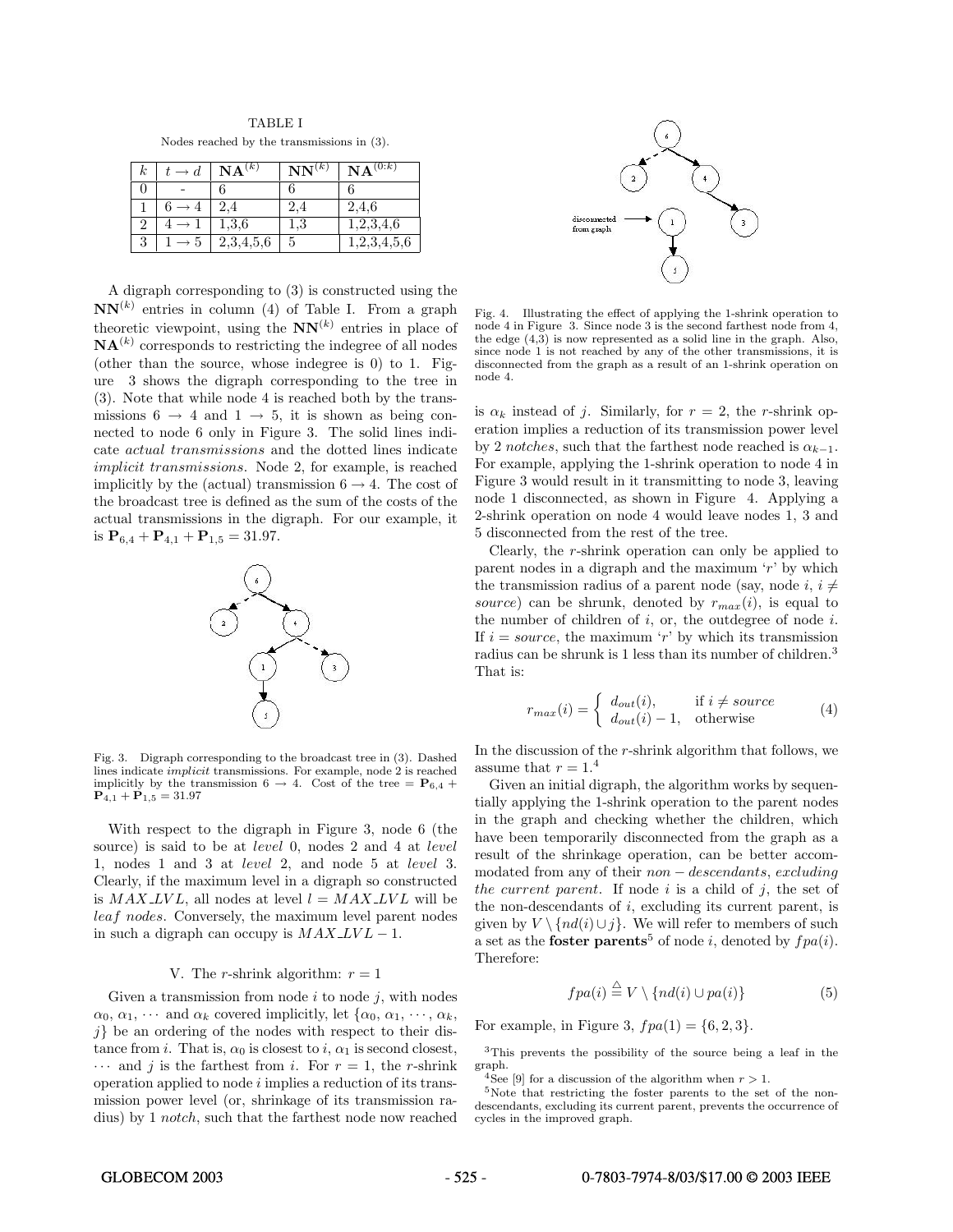Incremental and *decremental* costs are used to determine whether a temporarily disconnected child retains its existing parent or is assigned a new parent from the set of its foster parents.

- For a node  $i$  transmitting to node  $j$ , the incremental cost of adding node k to its reach is  $P_{i,k} - P_{i,j}$ . If  $i$  is a non-transmitting node, the incremental cost of adding node k to its reach is  $\mathbf{P}_{i,k}$ .
- For a node i transmitting to node j, with nodes  $\alpha_0$ ,  $\alpha_1, \cdots, \alpha_k$  (arranged in order of increasing distance from  $i)$  covered implicitly, the decremental cost for letting node j out of its reach is  $\mathbf{P}_{i,j}-\mathbf{P}_{i,\alpha_k}$ . If no node is covered implicitly (*i.e.*,  $d_{out}(i) = 1$ ), the decremental cost for letting node j out of its reach is  $P_{i,j}$ .

For example, if we apply the 1-shrink operation to node 1 in Figure 3, the incremental cost of assigning node 5 as a child of node 6 is 0.11 ( $\mathbf{P}_{6,5} - \mathbf{P}_{6,4}$ ), which is much smaller than the cost of retaining it as a child of node 1 (decremental cost), 14.92. Node 5 can therefore be better accommodated from 6 instead of 1.

In general, if  $i \in ch(j)$  and  $k \in fpa(i)$ , i can be better accommodated from k if:

# incremental cost at  $k <$  decremental cost at j

If there is more than one foster parent better able to accommodate the temporarily disconnected child, the one which would lead to a maximum reduction in overall tree cost is chosen to be the new parent. Ties, if any, are broken arbitrarily.

The sequence in which the parent nodes are checked is bottom-up; *i.e.*, parents at level  $MAX$ <sub>- $LVL-1$ </sub> are checked first, followed by those at level  $MAX$   $LVL - 2$ , terminating with the source at level 0. If an improvement is found at any step, the graph is modified and the process is repeated on the new graph. Figure 5 provides a high level description of the 1-shrink algorithm.

#### VI. Simulation Results

We tested the 1-shrink algorithm on 10, 25, 50, 75 and 100-node networks in a  $5 \times 5$  grid. In each case, 50 networks were randomly generated and the tree powers averaged to obtain the mean tree power. ' $\alpha$ ' was chosen to be equal to 2 for all cases. The mean tree powers for the BIP solutions are shown in column (2) in Table II. The mean tree powers for the BIP solutions followed by the sweep algorithm proposed in [1] are shown in column (3). Column (4) lists the mean tree powers obtained by applying the 1 shrink procedure to the BIP solutions. Column (5) shows the average costs of the directed minimum spanning trees  $(dMST)$  obtained using Prim's algorithm<sup>6</sup> and column (6) represents the mean tree powers obtained by applying the 1-shrink procedure to the dMST's. Finally, column (7) shows the best-known results. For  $N = 10$ , these were obtained using an optimal integer programming (IP) approach discussed in [8]. The freely available LP solver,

 $6$ See Chapter 4 of [11] for a description of Prim's MST algorithm.

1. Given an initial broadcast tree, construct a digraph  $G$ , as explained in Section IV.

- 2. Set  $MAX$ <sub>*LVL*</sub> = maximum level in *G*.
- 3. Set  $l = MAX$   $LVL 1$ .

4. Set  $no\_pa = no$ . of parent nodes at level l.

5. Set  $\vec{pa}_l =$  set of parent nodes at level l.

7. Apply the 1-shrink operation to the parent node  $\vec{pa}_l(n)$ . Check whether its temporarily disconnected child, i, can be better accommodated from any of the nodes in the set  $f \cdot pa(i)$ . 8. **if** (better accommodation possible)

 $\frac{1}{x}$  True if the incremental cost at the foster parent node is smaller than the decremental cost at  $\vec{pa}_l(n)$ . \*

*•* Identify the foster parent which will lead to a maximum reduction in tree cost. Modify  $G$  by assigning this node to be the parent of i.

• Repeat steps 2 to 8 on the new G.

| else                                                    |
|---------------------------------------------------------|
| $if(n < no\ pa)$                                        |
| /* Not all parent nodes checked at level $l^*/$         |
| $n = n + 1$ :                                           |
| Repeat steps 7 and 8.                                   |
| <b>else</b> /* All parent nodes checked at level $l^*/$ |
| if(l>0)                                                 |
| $l = l - 1$                                             |
| Repeat steps 4 to 8.                                    |
| else /* All parent nodes checked at all levels $*/$     |
| Stop and print G. $/*$ End of procedure $*/$            |
| endif                                                   |
| endif                                                   |
| endif                                                   |

Fig. 5. High level description of the 1-shrink algorithm.

LPSOLVE [12], was used to solve the IP models. For  $N =$ 25 and 50, the best known results were obtained using an Ant Colony System (ACS) approach discussed in [6]. For  $N = 75$  and 100, the best known results were computed using a "cluster-merge" variation of the ACS algorithm [10]. Figures in parentheses in columns (3) to (7) represent the percentage improvement in mean tree power over the BIP solutions.

It can be seen from Table II that there is a considerable improvement in tree power if the 1-shrink procedure is applied to the BIP solutions as opposed to the sweep algorithm. The mean tree powers obtained using the 1-shrink procedure on BIP solutions are between 5% and 10% of the best known solutions in all cases. In fact, except for  $N = 25$ , the improved BIP solutions are all within 5-7% of the best solutions.

Additionally, it may be noted that, while the dMST's themselves are approximately 4-6% worse (compare columns 2 and 5 in Table II) than the BIP solutions, applying the 1-shrink improvement heuristic on them yields solutions which are approximately within 2% of the BIP based solutions for  $N = 10$  and 25, and within 1% for network sizes 50 and higher (compare columns 4 and 6 in Table II). This is highly encouraging since the fastest known implementation of Prim's algorithm using a Fibonacci heap is of complexity  $O(E + N \log_2 N)$ , compared to an  $O(N^3)$  complexity of the BIP algorithm, where E is the number of edges in the graph and  $N$  is the num-

<sup>6.</sup> Set  $n = 1$ .